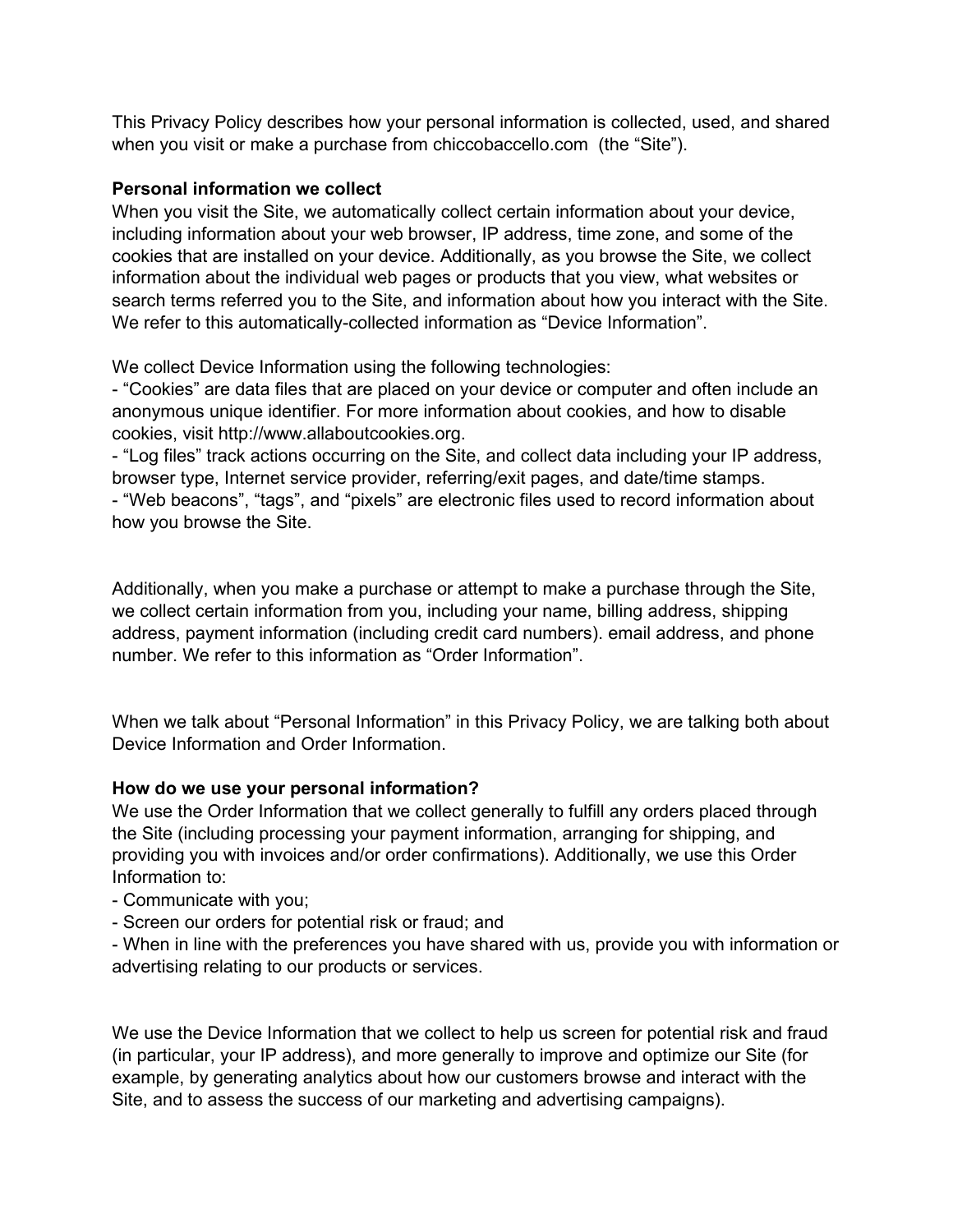## **Sharing you personal Information**

We share your Personal Information with third parties to help us use your Personal Information, as described above. For example, we use Wix to power our site and online store--you can read more about how Wix uses your Personal Information here: https://www.wix.com/about/privacy. We also use Google Analytics to help us understand how our customers use the Site -- you can read more about how Google uses your Personal Information here: https://www.google.com/intl/en/policies/privacy/. You can also opt-out of Google Analytics here: https://tools.google.com/dlpage/gaoptout.

Finally, we may also share your Personal Information to comply with applicable laws and regulations, to respond to a subpoena, search warrant or other lawful request for information we receive, or to otherwise protect our rights.

## **Behavioral advertising**

As described above, we use your Personal Information to provide you with targeted advertisements or marketing communications we believe may be of interest to you. For more information about how targeted advertising works, you can visit the Network Advertising Initiative's ("NAI") educational page at http://www.networkadvertising.org/understanding-online-advertising/how-does-it-work.

You can opt out of targeted advertising by using the links below:

- Facebook: https://www.facebook.com/settings/?tab=ads
- Google: https://www.google.com/settings/ads/anonymous
- Bing: https://advertise.bingads.microsoft.com/en-us/resources/policies/personalized-ads

Additionally, you can opt out of some of these services by visiting the Digital Advertising Alliance's opt-out portal at: http://optout.aboutads.info/.

#### **Do not track**

Please note that we do not alter our Site's data collection and use practices when we see a Do Not Track signal from your browser.

# **Your rights**

If you are a European resident, you have the right to access personal information we hold about you and to ask that your personal information be corrected, updated, or deleted. If you would like to exercise this right, please contact us through the contact information below.

Additionally, if you are a European resident we note that we are processing your information in order to fulfill contracts we might have with you (for example if you make an order through the Site), or otherwise to pursue our legitimate business interests listed above. Additionally, please note that your information will be transferred outside of Europe, including to Canada